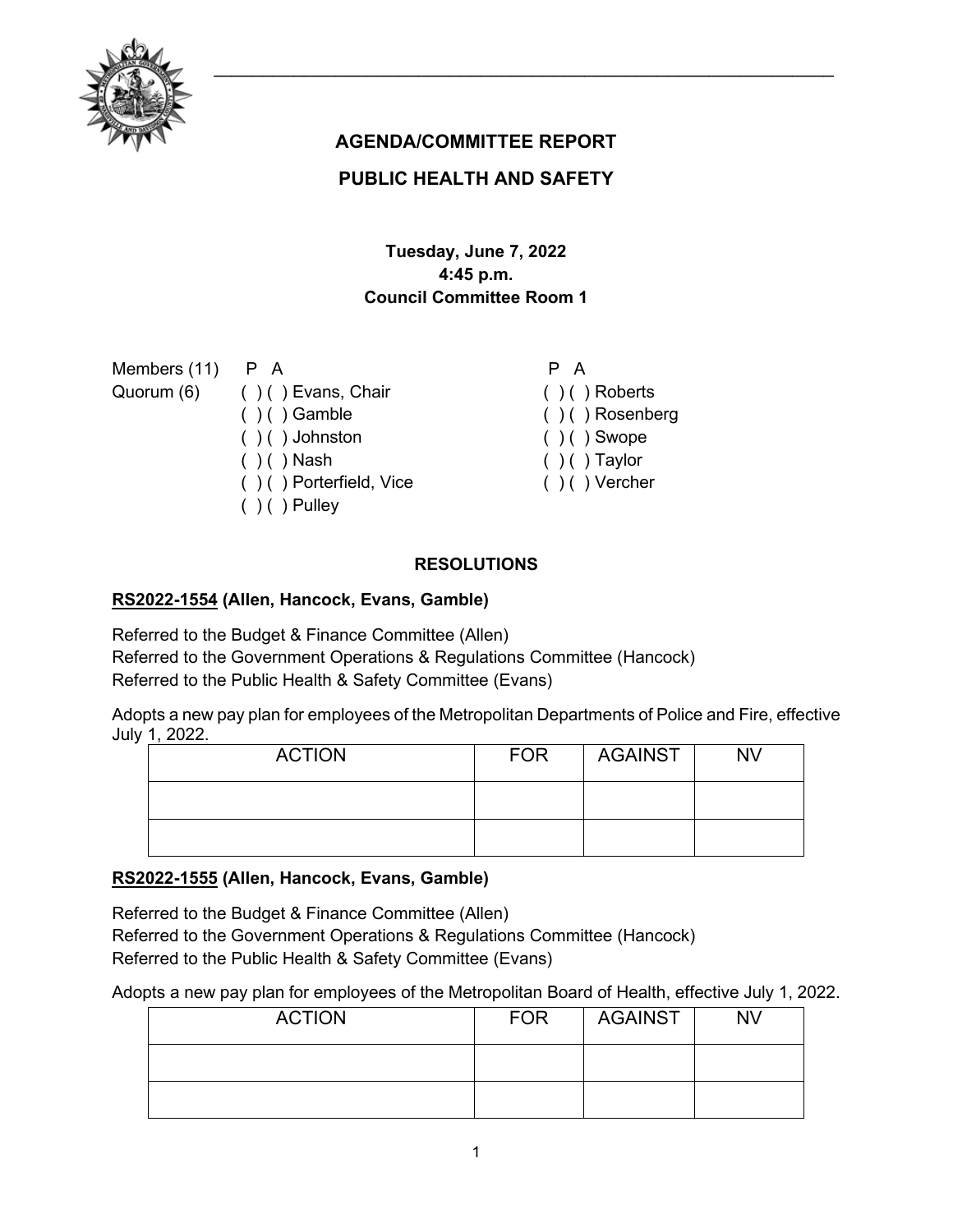### **[RS2022-1563](http://nashville.legistar.com/gateway.aspx?m=l&id=/matter.aspx?key=14600) (Allen, Evans, Styles)**

Referred to the Budget & Finance Committee (Allen) Referred to the Public Health & Safety Committee (Evans)

Accepts the terms of a cooperative purchasing master agreement for a cloud-based solution for scalable computing and storage related to computer-aided dispatch for the Metropolitan Nashville Police Department.

| <b>ACTION</b> | <b>FOR</b> | AGAINST | <b>NV</b> |
|---------------|------------|---------|-----------|
|               |            |         |           |
|               |            |         |           |

#### **[RS2022-1568](http://nashville.legistar.com/gateway.aspx?m=l&id=/matter.aspx?key=14586) (Allen, Evans, Styles)**

Referred to the Budget & Finance Committee (Allen) Referred to the Public Health and Safety Committee (Evans)

Accepts a donation of public safety service delivery equipment from the Nashville Downtown Partnership for the Nashville Fire Department ("NFD") and the Metropolitan Nashville Police Department ("MNPD") to enhance public safety.

| <b>ACTION</b> | <b>FOR</b> | AGAINST | <b>NV</b> |
|---------------|------------|---------|-----------|
|               |            |         |           |
|               |            |         |           |

#### **[RS2022-1569](http://nashville.legistar.com/gateway.aspx?m=l&id=/matter.aspx?key=14595) (Allen, Evans, Suara & Others)**

Referred to the Budget & Finance Committee (Allen) Referred to the Public Health & Safety Committee (Evans)

Approves amendment two to a Victims of Crime Act (VOCA) grant from the Tennessee Department of Finance and Administration, Office of Criminal Justice Programs, to the Metropolitan Government, acting by and through the Metropolitan Nashville Police Department, to fund the position of a VOCA Law Enforcement Victim Coordinator.

| <b>ACTION</b> | <b>FOR</b> | AGAINST | NV |
|---------------|------------|---------|----|
|               |            |         |    |
|               |            |         |    |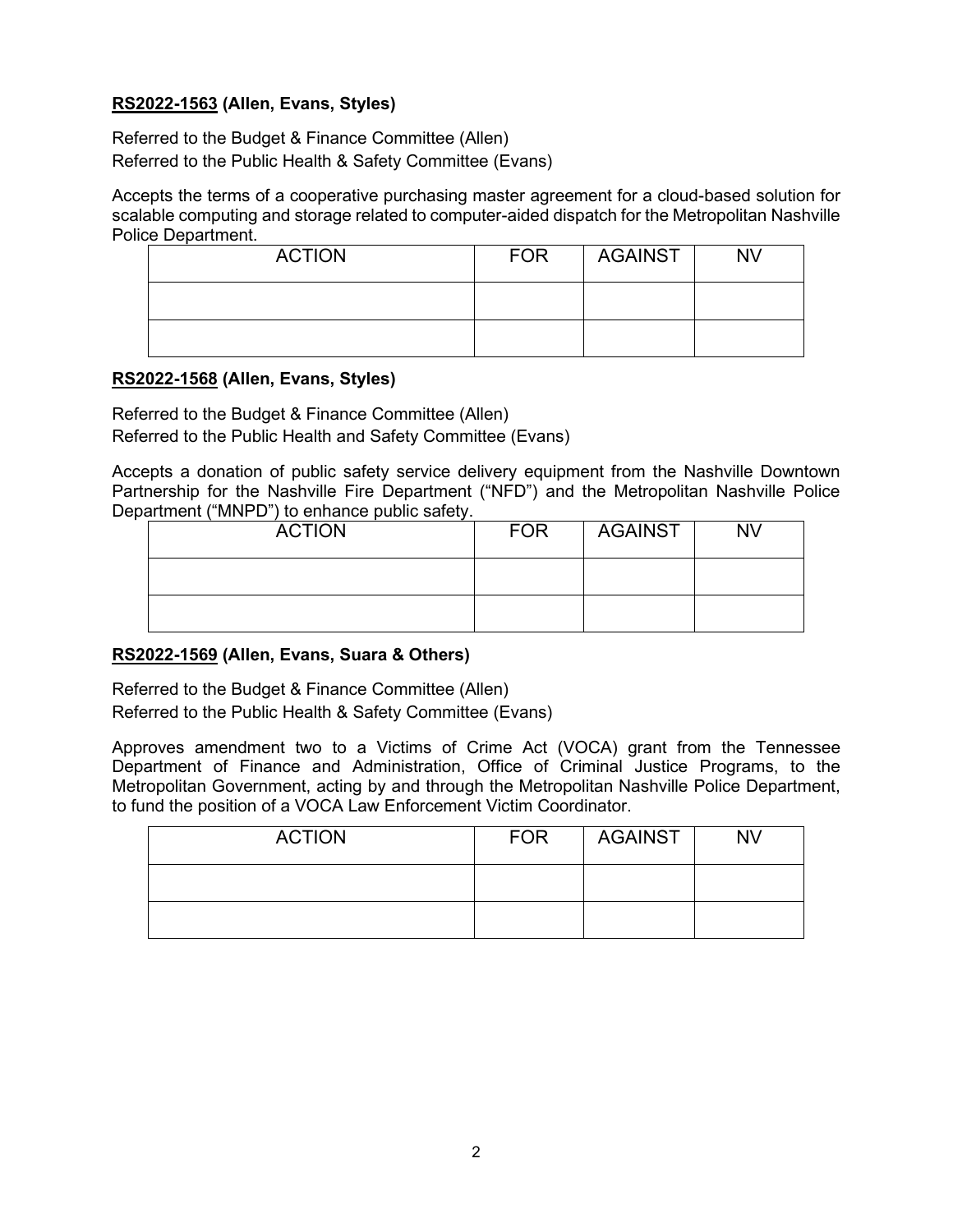### **[RS2022-1570](http://nashville.legistar.com/gateway.aspx?m=l&id=/matter.aspx?key=14596) (Allen, Evans, Suara, Welsch)**

Referred to the Budget & Finance Committee (Allen) Referred to the Public Health & Safety Committee (Evans)

Approves amendment two to a Victims of Crime Act (VOCA) grant from the Tennessee Department of Finance and Administration, Office of Criminal Justice Programs, to the Metropolitan Government, acting by and through the Metropolitan Nashville Police Department, to fund counselor and victim advocate positions to provide mental health services, support services, and criminal justice system advocacy.

| <b>ACTION</b> | <b>FOR</b> | AGAINST | <b>NV</b> |
|---------------|------------|---------|-----------|
|               |            |         |           |
|               |            |         |           |

#### **[RS2022-1573](http://nashville.legistar.com/gateway.aspx?m=l&id=/matter.aspx?key=14591) (Allen, Evans, Suara, Welsch)**

Referred to the Budget & Finance Committee (Allen) Referred to the Public Health & Safety Committee (Evans)

Accepts a grant from the Tennessee Department of Health to the Metropolitan Government, acting by and through the Metropolitan Board of Health, to provide the Tennessee Breast and Cervical Screening Program to offer individualized assistance to clients and to facilitate timely access to quality screening and diagnostics.

| <b>ACTION</b> | <b>FOR</b> | AGAINST | <b>NV</b> |
|---------------|------------|---------|-----------|
|               |            |         |           |
|               |            |         |           |

#### **[RS2022-1574](http://nashville.legistar.com/gateway.aspx?m=l&id=/matter.aspx?key=14552) (Allen, Evans, Suara, Welsch)**

Referred to the Budget & Finance Committee (Allen) Referred to the Public Health & Safety Committee (Evans)

Approves a grant contract between the Metropolitan Government, acting by and through the Metropolitan Board of Health, and the Mental Health Cooperative to provide expertise and staff in emergency behavioral health care to support the launch and pilot year of the Metropolitan Nashville Police Department's (MNPD) co-response model, Nashville Partners in Care.

| <b>ACTION</b> | <b>FOR</b> | AGAINST | <b>NV</b> |
|---------------|------------|---------|-----------|
|               |            |         |           |
|               |            |         |           |